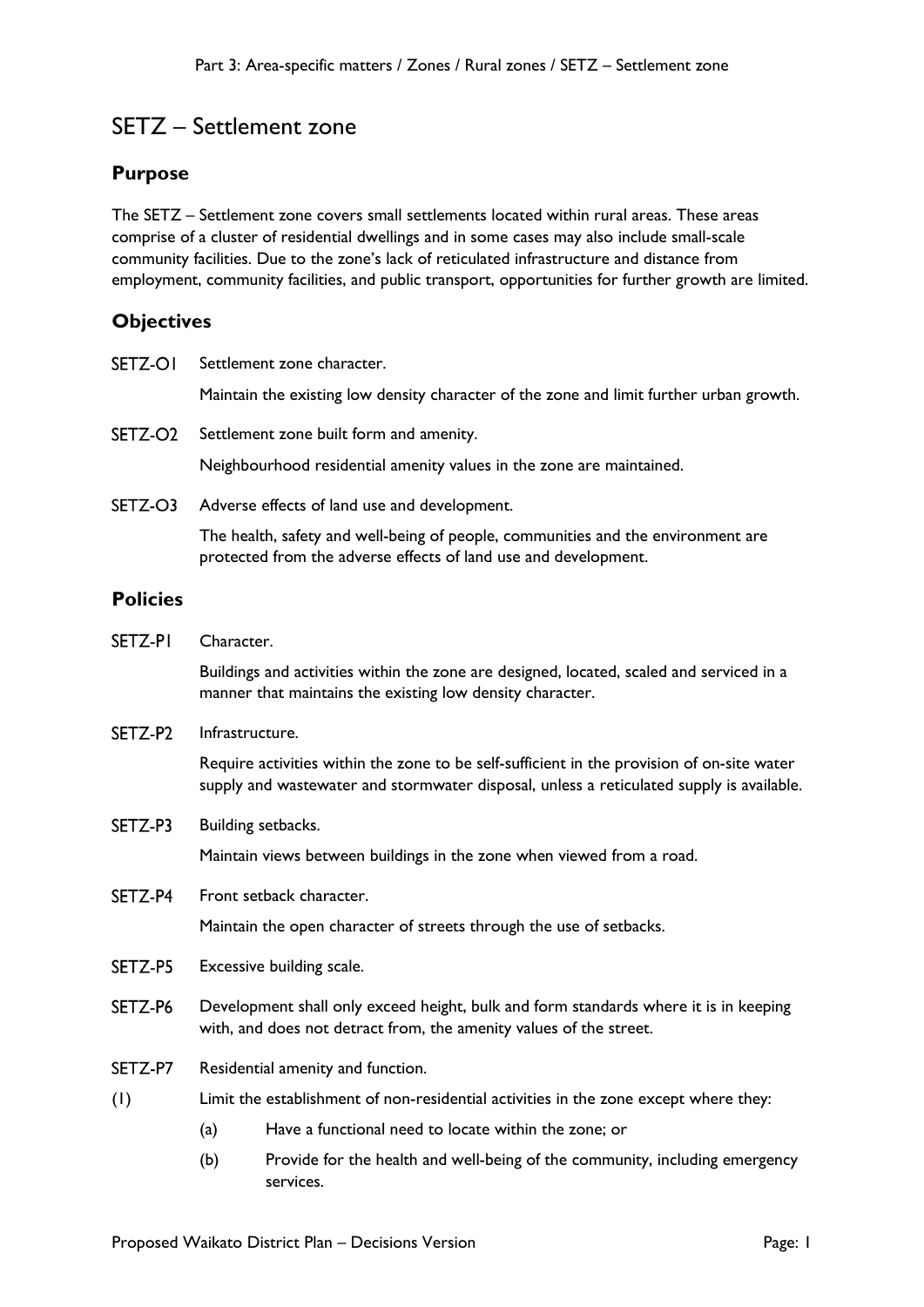#### SETZ-P8 Height of buildings.

Ensure building height does not result in loss of privacy or cause over shadowing on adjoining sites or detract from the amenity of the area.

SETZ-P9 Daylight and outlook.

> Require the height, bulk and location of development to maintain sunlight access and privacy, and to minimise visual dominance effects on adjoining sites.

SETZ-P10 Maintain residential function.

Restrict the establishment of non-residential, commercial or industrial activities, unless the activity has a strategic or operational need to locate within the zone, and does not compromise the character and amenity of the neighbourhood.

- SFT7-PII Non-residential activities.
- (1) Ensure that the design and scale of non-residential activities and associated buildings:
	- (a) Maintain residential character including by considering the scale and design of buildings and their location on the site, and on-site parking and vehicle manoeuvring areas;
	- (b) Minimise adverse effects related to traffic generation, access, noise, vibration, outdoor storage of materials and light spill; and
	- (c) Encourage designs that conform to the principles of Crime Prevention Through Environmental Design (CPTED) where appropriate.
- SETZ-P12 Existing non-residential activities.
- (1) Enable existing non-residential activities to continue and support their redevelopment and expansion, provided they do not have significant adverse effects on the character and amenity of zone.
- SETZ-P13 Outdoor storage.

The adverse visual effects of outdoor storage are mitigated through screening or landscaping.

- SETZ-P14 Objectionable odour.
- (1) Ensure that the effects of objectionable odour do not detract from the amenity of other sites; and
- (2) Maintain appropriate setback distances between new sensitive land uses and existing lawfully established activities that generate objectionable odour.

## **Rules**

### *Land use – activities*

In addition to the activity-specific standards listed below, permitted activities must also comply with all relevant Land-use building standards in this chapter, as well as the standards in Part 2 / Districtwide matters / General district-wide matters.

| SETZ-RI | Residential activity, unless specified below |
|---------|----------------------------------------------|
|         |                                              |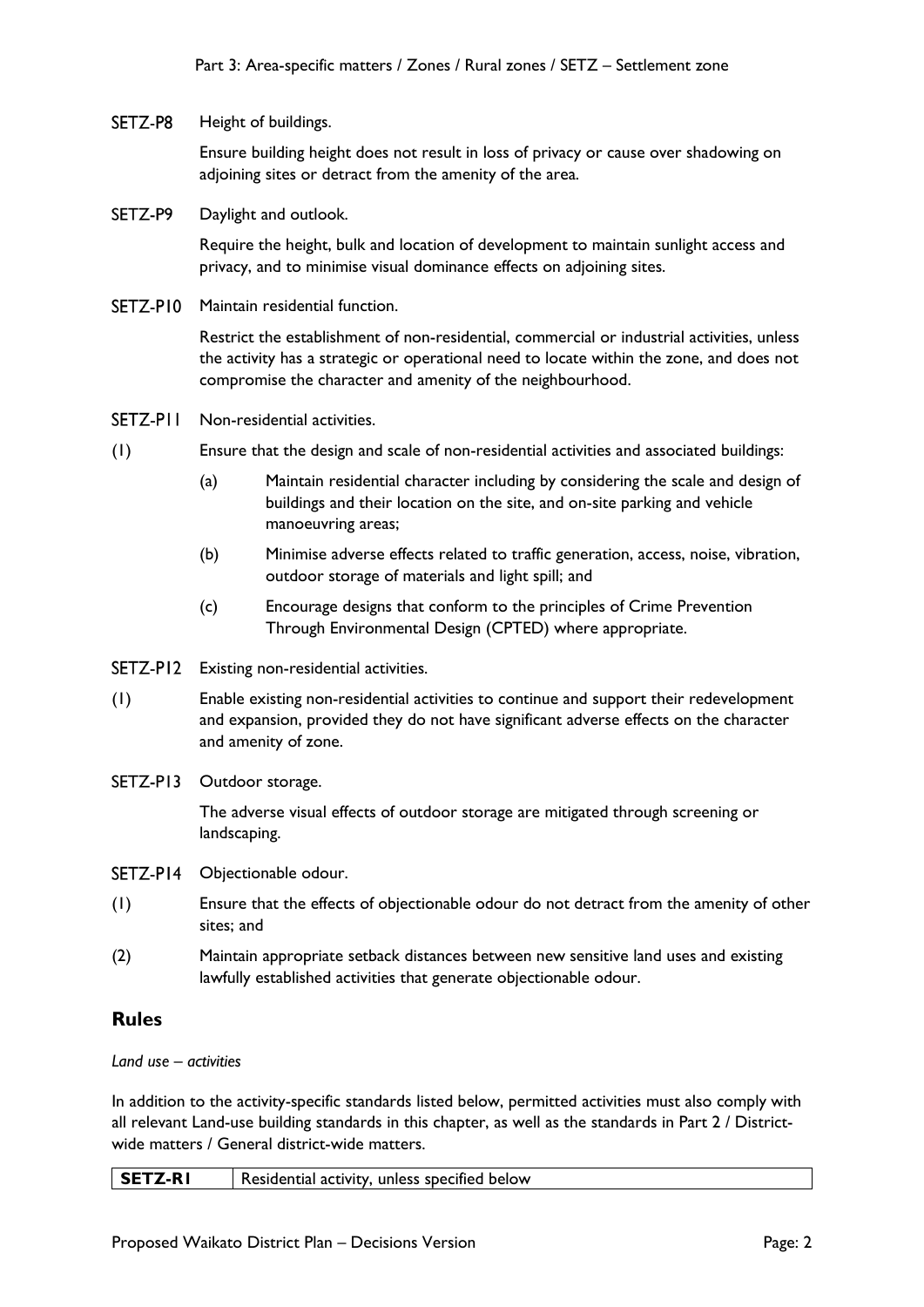|                                             | This includes occupation of a single residential unit for short term rental.   |                                                                                |  |
|---------------------------------------------|--------------------------------------------------------------------------------|--------------------------------------------------------------------------------|--|
| (1) Activity status: PER                    |                                                                                | (2) Activity status where compliance not                                       |  |
|                                             |                                                                                | achieved: n/a                                                                  |  |
| <b>Activity-specific standards:</b>         |                                                                                |                                                                                |  |
| Nil.                                        |                                                                                |                                                                                |  |
| SETZ-R2                                     | Home business                                                                  |                                                                                |  |
| (1) Activity status: PER                    |                                                                                | (2) Activity status where compliance not<br>achieved: DIS                      |  |
| <b>Activity-specific standards:</b>         |                                                                                |                                                                                |  |
|                                             | (a) It is wholly contained within a building;                                  |                                                                                |  |
|                                             | (b) The storage of materials or machinery                                      |                                                                                |  |
|                                             | associated with the home occupation are<br>wholly contained within a building; |                                                                                |  |
|                                             | (c) No more than 2 people who are not                                          |                                                                                |  |
|                                             | permanent residents of the site are                                            |                                                                                |  |
|                                             | employed at any one time;                                                      |                                                                                |  |
|                                             | (d) Unloading and loading of vehicles or the                                   |                                                                                |  |
|                                             | receiving of customers or deliveries only                                      |                                                                                |  |
|                                             | occur after 7:30am and before 7:00pm on                                        |                                                                                |  |
| any day; and                                |                                                                                |                                                                                |  |
|                                             | (e) Machinery can only be operated after                                       |                                                                                |  |
|                                             | 7:00am and up to 7:00pm on any day.                                            |                                                                                |  |
| SETZ-R3                                     | Community facility                                                             |                                                                                |  |
| (1) Activity status: PER                    |                                                                                | (2) Activity status where compliance not<br>achieved: n/a                      |  |
| <b>Activity-specific standards:</b>         |                                                                                |                                                                                |  |
| Nil.                                        |                                                                                |                                                                                |  |
| <b>SETZ-R4</b>                              | Neighbourhood park                                                             |                                                                                |  |
| (1) Activity status: PER                    |                                                                                | (2) Activity status where compliance not<br>achieved: n/a                      |  |
| <b>Activity-specific standards:</b>         |                                                                                |                                                                                |  |
| Nil.                                        |                                                                                |                                                                                |  |
| <b>SETZ-R5</b>                              | Home stay                                                                      |                                                                                |  |
| (1) Activity status: PER                    |                                                                                | (2) Activity status where compliance not<br>achieved: DIS                      |  |
| <b>Activity-specific standards:</b>         |                                                                                |                                                                                |  |
| residents.                                  | (a) No more than 4 temporary home stay                                         |                                                                                |  |
|                                             |                                                                                |                                                                                |  |
| SETZ-R6<br>(I) Activity status: PER         | Farming                                                                        | (2) Activity status where compliance not                                       |  |
|                                             |                                                                                | achieved: n/a                                                                  |  |
| <b>Activity-specific standards:</b><br>Nil. |                                                                                |                                                                                |  |
| <b>SETZ-R7</b>                              |                                                                                | Buildings, structures and sensitive land uses within the National Grid Yard in |  |
|                                             | sites existing as of 18 July 2018                                              |                                                                                |  |
| (1) Activity status: PER                    |                                                                                | (2) Activity status where compliance not                                       |  |
| <b>Activity-specific standards:</b>         |                                                                                | achieved: NC                                                                   |  |
| (a) Within the National Grid Yard:          |                                                                                |                                                                                |  |
|                                             | (i) Building alterations and additions to an                                   |                                                                                |  |
|                                             | existing building or structure for a                                           |                                                                                |  |
|                                             | sensitive land use that does not                                               |                                                                                |  |
|                                             | involve an increase in the building                                            |                                                                                |  |
| height or footprint;                        |                                                                                |                                                                                |  |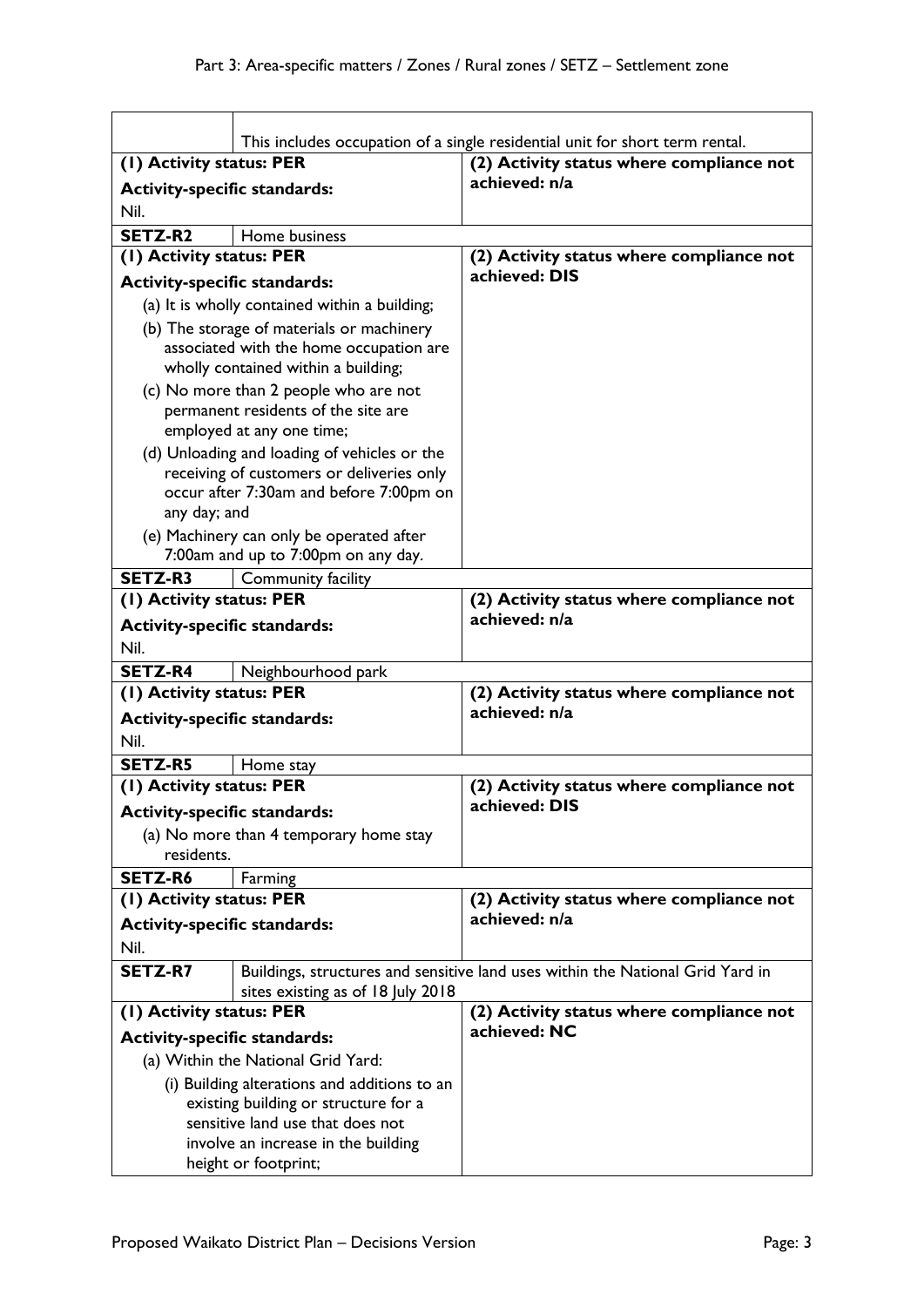| (a) Effects on the amenity values of the site;                    |
|-------------------------------------------------------------------|
| following matters:                                                |
| <b>Council's discretion is restricted to the</b>                  |
| (2) Activity status where compliance not<br>achieved: RDIS        |
| Construction or alteration of a building for a sensitive land use |
|                                                                   |
|                                                                   |
|                                                                   |
|                                                                   |
|                                                                   |
|                                                                   |
|                                                                   |
|                                                                   |
|                                                                   |
|                                                                   |
|                                                                   |
|                                                                   |
|                                                                   |
|                                                                   |
|                                                                   |
|                                                                   |
|                                                                   |
|                                                                   |
|                                                                   |
|                                                                   |
|                                                                   |
|                                                                   |
|                                                                   |
|                                                                   |
|                                                                   |
|                                                                   |
|                                                                   |
|                                                                   |
|                                                                   |
|                                                                   |
|                                                                   |
|                                                                   |
|                                                                   |
|                                                                   |
|                                                                   |
|                                                                   |
|                                                                   |
|                                                                   |
|                                                                   |
|                                                                   |
|                                                                   |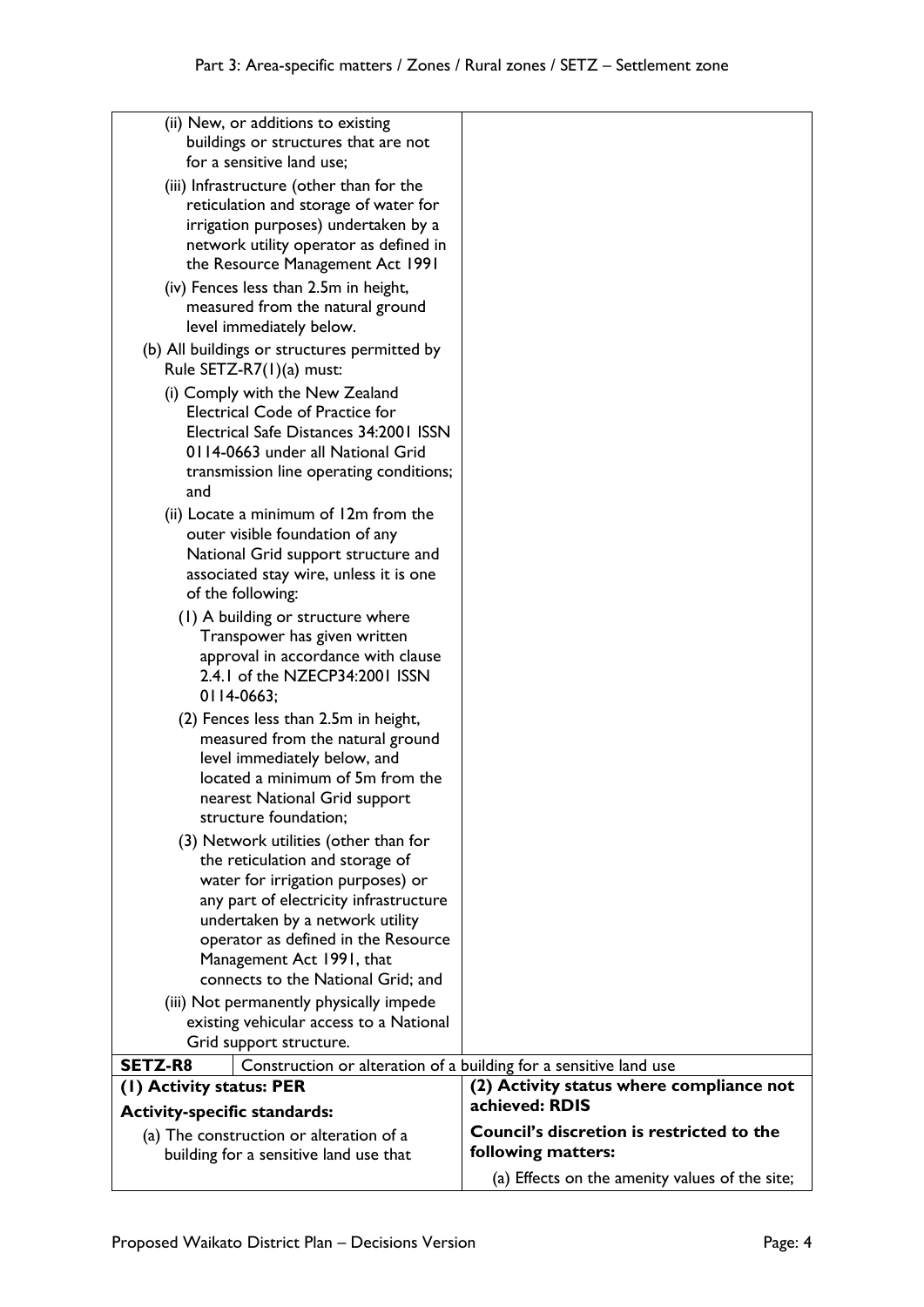| complies with all of the following<br>standards:                                         |                                             | (b) The risk of electrical hazards affecting<br>the safety of people;               |
|------------------------------------------------------------------------------------------|---------------------------------------------|-------------------------------------------------------------------------------------|
| (i) It is set back a minimum of 10m from                                                 |                                             | (c) The risk of damage to property; and                                             |
|                                                                                          | the centre of line of any electrical        | (d) Effects on the operation, maintenance                                           |
|                                                                                          | distribution or transmission lines, not     | and upgrading of the electrical                                                     |
|                                                                                          | associated with the National Grid,          | distribution or transmission lines.                                                 |
|                                                                                          | that operate at a voltage of up to          |                                                                                     |
| I I0kV; or                                                                               |                                             |                                                                                     |
|                                                                                          | (ii) It is set back a minimum of 12m from   |                                                                                     |
|                                                                                          | the centre of line of any electrical        |                                                                                     |
|                                                                                          | distribution or transmission lines, not     |                                                                                     |
|                                                                                          | associated with the National Grid,          |                                                                                     |
|                                                                                          | that operate at a voltage of 110kV or       |                                                                                     |
| more.                                                                                    |                                             |                                                                                     |
| <b>SETZ-R9</b>                                                                           |                                             | Construction or demolition of, or alteration or addition to, a building or          |
|                                                                                          | structure                                   |                                                                                     |
| (1) Activity status: PER                                                                 |                                             | (2) Activity status where compliance not                                            |
| <b>Activity-specific standards:</b>                                                      |                                             | achieved: n/a                                                                       |
| Nil.                                                                                     |                                             |                                                                                     |
| SETZ-RIO                                                                                 | <b>Educational facilities</b>               |                                                                                     |
| (1) Activity status: RDIS                                                                |                                             | (2) Activity status where compliance not                                            |
|                                                                                          |                                             | achieved: n/a                                                                       |
| <b>Activity-specific standards:</b>                                                      |                                             |                                                                                     |
| Nil.                                                                                     |                                             |                                                                                     |
|                                                                                          | Council's discretion is restricted to the   |                                                                                     |
| following matters:                                                                       |                                             |                                                                                     |
|                                                                                          | (a) The extent to which it is necessary to  |                                                                                     |
|                                                                                          | locate the activity in the zone;            |                                                                                     |
|                                                                                          | (b) Reverse sensitivity effects of adjacent |                                                                                     |
| activities;                                                                              |                                             |                                                                                     |
|                                                                                          | (c) The extent to which the activity may    |                                                                                     |
|                                                                                          | adversely impact on the transport           |                                                                                     |
| network;                                                                                 |                                             |                                                                                     |
|                                                                                          | (d) The extent to which the activity may    |                                                                                     |
|                                                                                          | adversely impact on the streetscape and     |                                                                                     |
|                                                                                          | the amenity of the neighbourhood, with      |                                                                                     |
|                                                                                          | particular regard to the bulk of the        |                                                                                     |
| buildings; and                                                                           |                                             |                                                                                     |
|                                                                                          | (e) The extent to which the activity may    |                                                                                     |
| adversely impact on the noise                                                            |                                             |                                                                                     |
| environment.                                                                             |                                             |                                                                                     |
| <b>SETZ-RII</b>                                                                          | Community corrections facilities            |                                                                                     |
| <b>Activity status: DIS</b>                                                              |                                             |                                                                                     |
| SETZ-RI2                                                                                 |                                             | Any activity that is not specifically listed as a permitted, controlled, restricted |
|                                                                                          | discretionary or non-complying activity     |                                                                                     |
| <b>Activity status: DIS</b>                                                              |                                             |                                                                                     |
|                                                                                          |                                             |                                                                                     |
| SETZ-RI3<br>Any change of use of an existing building to a sensitive land use within the |                                             |                                                                                     |
|                                                                                          | <b>National Grid Yard</b>                   |                                                                                     |
| <b>Activity status: NC</b>                                                               |                                             |                                                                                     |

*Land use – building*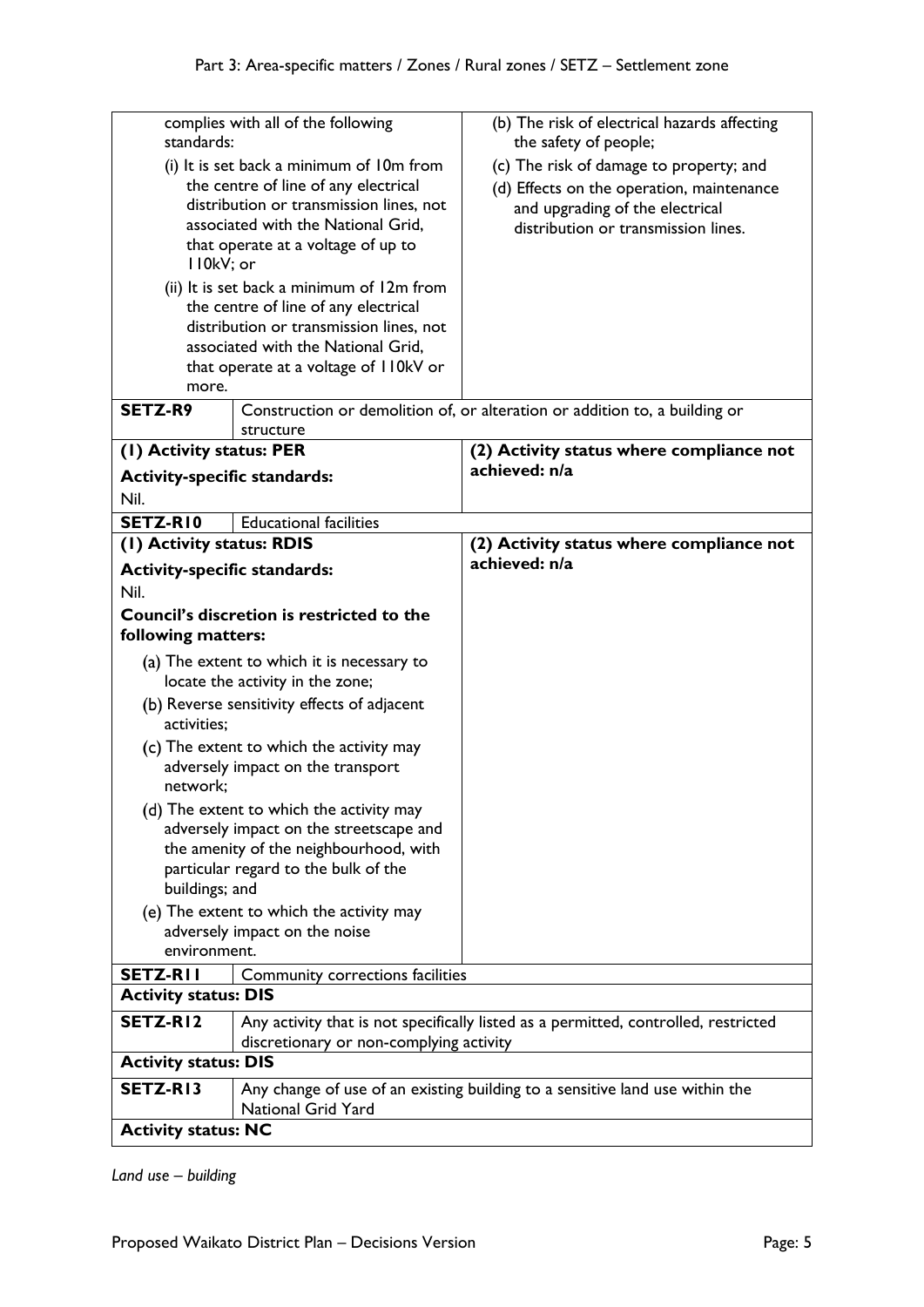| SETZ-S2                                   | Residential unit                                                                  |                                                  |
|-------------------------------------------|-----------------------------------------------------------------------------------|--------------------------------------------------|
| (I) Activity status: PER                  |                                                                                   | (2) Activity status where compliance not         |
| <b>Where:</b>                             |                                                                                   | achieved: DIS                                    |
|                                           |                                                                                   |                                                  |
| Title.                                    | (a) One residential unit within a Record of                                       |                                                  |
| SETZ-S3                                   | Minor residential unit                                                            |                                                  |
| (I) Activity status: PER                  |                                                                                   | (2) Activity status where compliance not         |
| <b>Where:</b>                             |                                                                                   | achieved: DIS                                    |
|                                           | (a) One minor residential unit contained                                          |                                                  |
|                                           | within a Record of Title must comply                                              |                                                  |
|                                           | with all of the following standards;                                              |                                                  |
|                                           | (i) The net site area is $1000m^2$ or more;                                       |                                                  |
| and                                       |                                                                                   |                                                  |
| 70 <sub>m<sup>2</sup>.</sub>              | (ii) The gross floor area shall not exceed                                        |                                                  |
| SETZ-S4                                   | Building height - general                                                         |                                                  |
| (I) Activity status: PER                  |                                                                                   | (2) Activity status where compliance not         |
| <b>Where:</b>                             |                                                                                   | achieved: RDIS                                   |
|                                           | (a) A building or structure measured from                                         | Council's discretion is restricted to the        |
|                                           | the natural ground level immediately                                              | following matters:                               |
|                                           | below that part of the structure that                                             | (a) Height of the building;                      |
|                                           | does not exceed a height of 7.5m.                                                 | (b) Design and location of the building;         |
|                                           | (b) Chimneys not exceeding Im in width and                                        | (c) Extent of shading on any other sites;        |
|                                           | finials shall not exceed a maximum height<br>of 9.5m measured from the natural    | (d) Privacy on other sites; and                  |
|                                           | ground level immediately below the                                                | (e) Amenity values of the locality.              |
| structure;                                |                                                                                   |                                                  |
| SETZ-S5                                   | Building height - general                                                         |                                                  |
| (1) Activity status: PER                  |                                                                                   | (2) Activity status where compliance not         |
| <b>Where:</b>                             |                                                                                   | achieved: DIS                                    |
|                                           |                                                                                   |                                                  |
|                                           | (a) A hose drying tower in association with<br>an emergency services training and |                                                  |
|                                           | management facility measured from the                                             |                                                  |
|                                           | natural ground level immediately below                                            |                                                  |
|                                           | that part of the structure that does not                                          |                                                  |
|                                           | exceed a height of 15m.                                                           |                                                  |
| SETZ-S6                                   | Height in relation to boundary                                                    |                                                  |
| (I) Activity status: PER                  |                                                                                   | (2) Activity status where compliance not         |
| <b>Where:</b>                             |                                                                                   | achieved: RDIS                                   |
| (a) A building or structure that does not |                                                                                   | <b>Council's discretion is restricted to the</b> |
|                                           | project beyond a 45 degree height                                                 | following matters:                               |
|                                           | control plane measured from a point                                               | (a) Height of the building;                      |
|                                           | 2.5m above natural ground level along                                             | (b) Design and location of the building;         |
|                                           | the boundary of a site.                                                           | (c) Extent of shading on any other sites;        |
|                                           |                                                                                   | (d) Privacy on other sites; and                  |
|                                           |                                                                                   | (e) Amenity values of the locality               |
| SETZ-S7                                   | <b>Building coverage</b>                                                          |                                                  |
| (I) Activity status: PER                  |                                                                                   | (2) Activity status where compliance not         |
| <b>Where:</b>                             |                                                                                   | achieved: DIS                                    |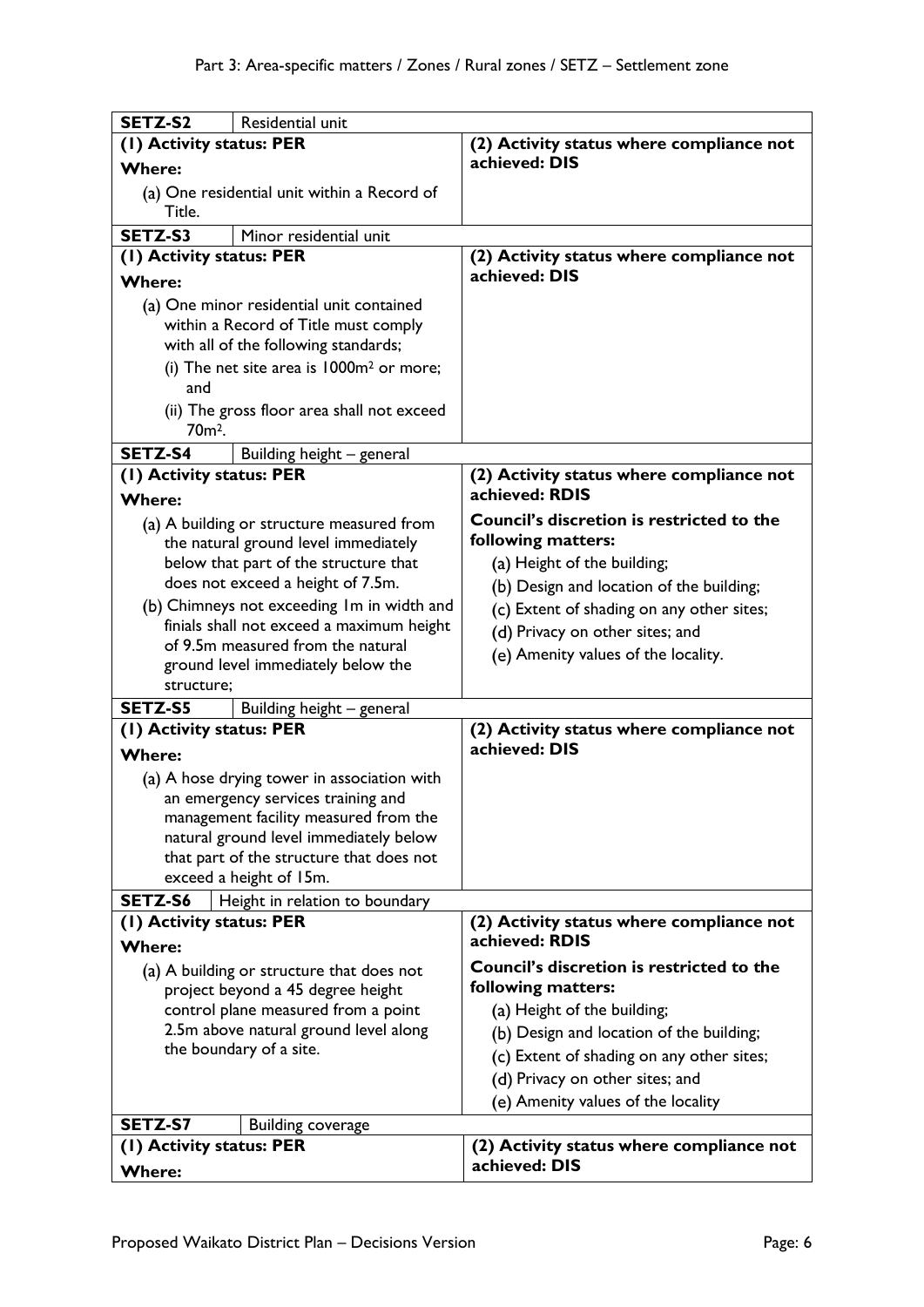| (a) On a lot connected to public wastewater                                                                                                                                                                                                                                                                                                                                                                                                                                                                                                                                                                                                                                                                                                                                                       |                                                                                                                                                                                                                                                                                                                                                                                                                                                                                                                                                                                                                                                    |
|---------------------------------------------------------------------------------------------------------------------------------------------------------------------------------------------------------------------------------------------------------------------------------------------------------------------------------------------------------------------------------------------------------------------------------------------------------------------------------------------------------------------------------------------------------------------------------------------------------------------------------------------------------------------------------------------------------------------------------------------------------------------------------------------------|----------------------------------------------------------------------------------------------------------------------------------------------------------------------------------------------------------------------------------------------------------------------------------------------------------------------------------------------------------------------------------------------------------------------------------------------------------------------------------------------------------------------------------------------------------------------------------------------------------------------------------------------------|
| and a water supply, the building coverage<br>must not exceed 40%.                                                                                                                                                                                                                                                                                                                                                                                                                                                                                                                                                                                                                                                                                                                                 |                                                                                                                                                                                                                                                                                                                                                                                                                                                                                                                                                                                                                                                    |
| SETZ-S8<br><b>Building coverage</b>                                                                                                                                                                                                                                                                                                                                                                                                                                                                                                                                                                                                                                                                                                                                                               |                                                                                                                                                                                                                                                                                                                                                                                                                                                                                                                                                                                                                                                    |
| (1) Activity status: PER                                                                                                                                                                                                                                                                                                                                                                                                                                                                                                                                                                                                                                                                                                                                                                          | (2) Activity status where compliance not                                                                                                                                                                                                                                                                                                                                                                                                                                                                                                                                                                                                           |
| <b>Where:</b>                                                                                                                                                                                                                                                                                                                                                                                                                                                                                                                                                                                                                                                                                                                                                                                     | achieved: RDIS                                                                                                                                                                                                                                                                                                                                                                                                                                                                                                                                                                                                                                     |
| (a) On a lot not connected to public<br>wastewater and a water supply, the<br>building coverage must not exceed 20%.<br>(b) $SETZ-S8(1)(a)$ does not apply:<br>(i) To a structure that is not a building;                                                                                                                                                                                                                                                                                                                                                                                                                                                                                                                                                                                         | Council's discretion is restricted to the<br>following matter:<br>(a) Design, scale and location of the building.                                                                                                                                                                                                                                                                                                                                                                                                                                                                                                                                  |
| and<br>(ii) Eaves of a building that project less<br>than 750mm horizontally from the<br>exterior wall of the building.                                                                                                                                                                                                                                                                                                                                                                                                                                                                                                                                                                                                                                                                           |                                                                                                                                                                                                                                                                                                                                                                                                                                                                                                                                                                                                                                                    |
| SETZ-S9<br>Building setbacks - all boundaries                                                                                                                                                                                                                                                                                                                                                                                                                                                                                                                                                                                                                                                                                                                                                     |                                                                                                                                                                                                                                                                                                                                                                                                                                                                                                                                                                                                                                                    |
| (1) Activity status: PER<br><b>Where:</b>                                                                                                                                                                                                                                                                                                                                                                                                                                                                                                                                                                                                                                                                                                                                                         | (2) Activity status where compliance not<br>achieved: RDIS                                                                                                                                                                                                                                                                                                                                                                                                                                                                                                                                                                                         |
| (a) Any building must be setback a minimum<br>of:<br>(i) 3m from a road boundary;<br>(ii) 13m from the centreline of an<br>indicative road:<br>(iii) 1.5m from every boundary other than<br>a road boundary; and<br>(iv) 1.5m from every vehicle access to<br>another site; and<br>(v) Any new buildings or alterations to an<br>existing building must be setback 5m<br>from any designated railway corridor<br>boundary.<br>(b) Despite Rule SETZ-S9(1)(a)(ii), this rule<br>shall not apply where the indicative road<br>has been formed, is open to the public<br>and has been vested to Council<br>(c) A non-habitable building may be set back<br>less than 1.5m from a boundary, where:<br>(i) The total length of all buildings within<br>1.5m of the boundary does not<br>exceed 6m; and | <b>Council's discretion is restricted to the</b><br>following matters:<br>(a) Road network safety and efficiency;<br>(b) Reverse sensitivity effects;<br>(c) Adverse effects on amenity;<br>(d) Streetscape;<br>(e) Potential to mitigate adverse effects;<br>(f) Daylight admission to any adjoining site;<br>(g) Effects on privacy at any adjoining site;<br>(h) The size, nature and location of the<br>buildings on the site;<br>(i) The extent to which the safety and<br>efficiency of rail and road operations will<br>be adversely affected; and<br>(j) Any characteristics of the proposed use<br>that will make compliance unnecessary. |
| (ii) The non-habitable building does not<br>have any windows or doors on the<br>side of the building facing the<br>boundary.<br>(d) A garage must be set back further from<br>the road than the façade of the front of<br>the dwelling.<br>(e) $SETZ-S9(1)(a)$ , (c) and (d) do not apply<br>to a structure which is not a building.<br>SETZ-SI0<br>Building setbacks - sensitive land use                                                                                                                                                                                                                                                                                                                                                                                                        |                                                                                                                                                                                                                                                                                                                                                                                                                                                                                                                                                                                                                                                    |